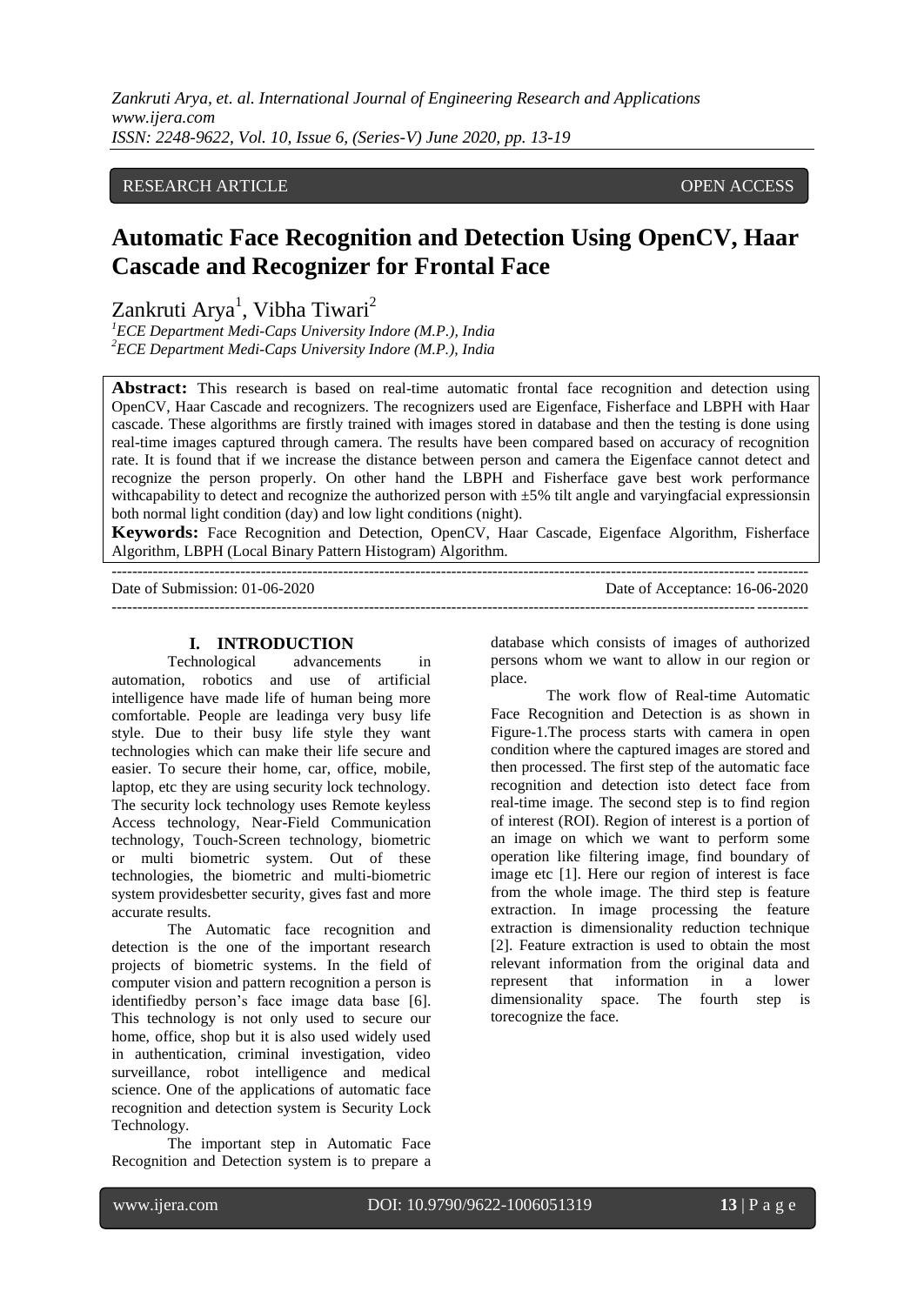

**Figure 1.**Automatic Face Recognition and Detection Workflow

There are multiple number of algorithms available for the Automatic face recognition and detection, however the most widely used algorithms are Eigenface, Fisherface and LBPH (Local Binary Patten Histogram). In this work, these three algorithms have been used for automatic face recognition and detection.The code has been implemented using Python and OpenCV library.The rest of the paper is organized as follows; a brief description of related work has been illustrated in Section II. Research design has been discussed in section III. Section IV includes results obtained and analysis. Finally, conclusion is presented in section V.

# **II. RELATED WORK**

Eigenface algorithm has been used by I. U. Wahyu Mulyono et al. [3] to recognize facial images. The author used public database of different facial images captured under three cases like, normal light, changing expressions and night mode wherein the accuracy of recognizing face images are 100%, 88% and 67% respectively, with an average of recognition of face is 85%. T. Mantoro [4] proposed a Multi-Faces Recognition Process Using Haar Cascades and Eigenface Method. The system was non-real time performed with 60 images stored in the database and out of which 55 images were recognized with 91.67% recognition rate. J. Dhamija et al. [5] used ORL databasecon**s**isting of images captured in different conditions like varied illumination and facial expressions. They proposed Face Recognition system using live video feed using Fisherface,

PCA, SVD and PCA+Fisherface+SVD algorithm and obtained 80.7%, 96.6%, 98.4% and 99.5% respectively.

F. Malik et al. [6] proposed a face recognition and detection system using Eigenface algorithm which recognizes the person in both day and night mode. Here the researcher got recognition ability between 0 to 50%.S.V.Tathe [7] proposed a non-real-time face recognition and detection system for human face detection using Haar features and recognition using Eigen and Gabor filter in videos. M. Arsenovic et al. [8] proposed Face Time-Deep Learning Based Face Recognition Attendance System in which they used LBPH Algorithm and RFID based attendance system with small data size and they got 95.02% recognition rate. Various researchers have used LBPH and MLBPH (Median Local Binary Pattern Histogram) algorithms for face detection and recognition which includes images captured varying light condition, tilt angle and changing facial expressions.

P. Kamencay at al. [9] proposed face recognition system for wild animal using PCA, LDA and LBPH. Comparatively, LBPH gave higher recognition rate as 88%. B. M. Naira et al. [10] proposed a real time system for person detection, recognition and tracking using frontal and profile faces. The system integrates face detection, face recognition and tracking techniques. The face detection algorithm uses both frontal face and profile face detectors by extracting the Haar features and uses them in a cascade of boost classifiers. The system was able to recognize the side face up to  $\pm 30^{\circ}$  angle. J. Kavitha at al. [11] proposed a real time system which can detect and recognize frontal and side view with  $\pm 22^{\circ}$  faces.

#### **III. RESEARCH DESIGN**

There are three main parts of Automatic Face Recognition and Detection system which includes Database, Training Module, and Testing Module.

A. Database: Database is the first and most important part of Automatic Face Recognition and Detection system. The database consistsof lots of images of authorized persons who the owner/user want to allow in his/her region. The block diagram of database is as shown below.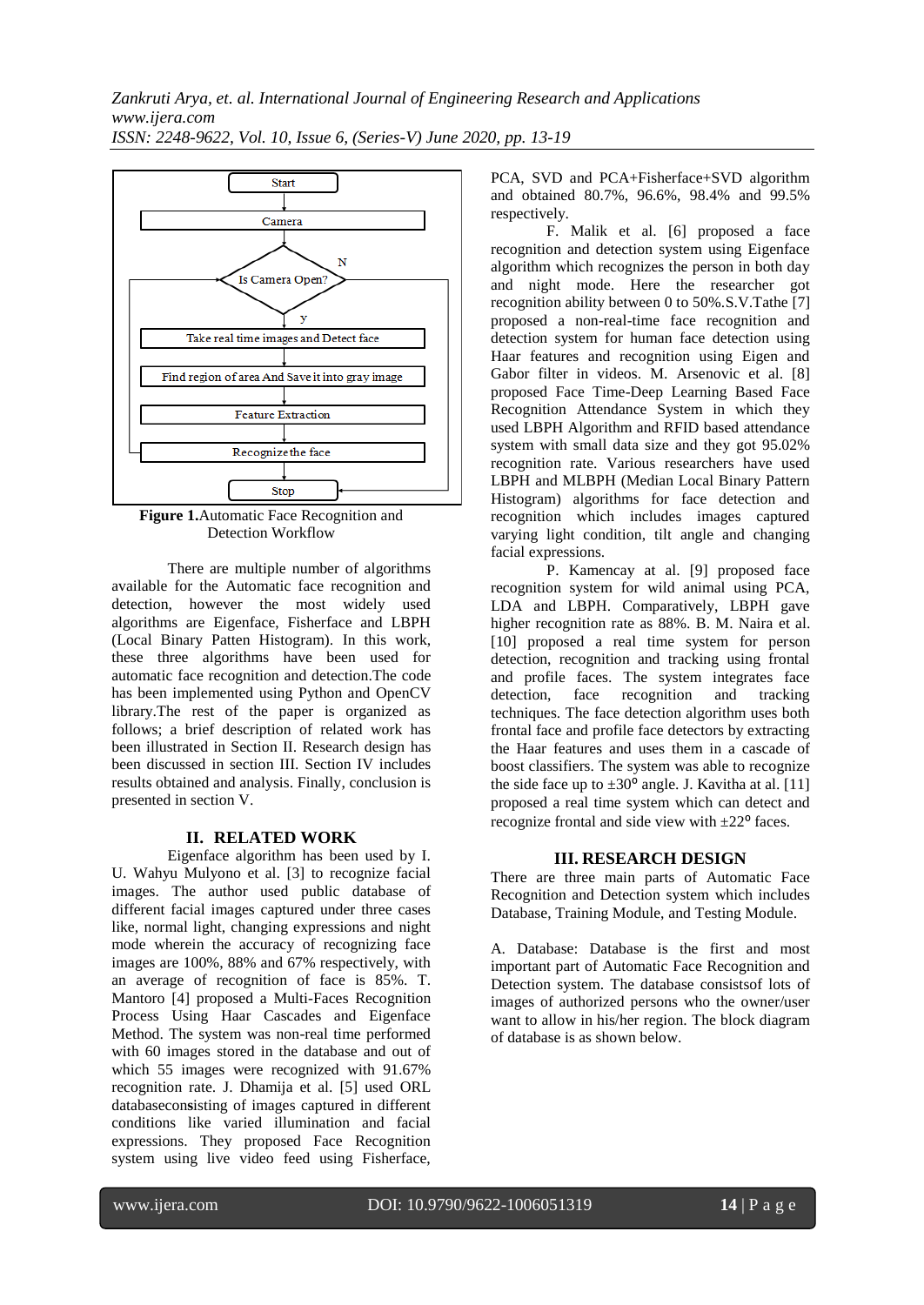

**Figure 2.** Flow Diagram of Database Process

Whenever the owner/user wants to add new authorized person in his/her region at that time owner/user run the code to capture images and enters the new authorized person's ID. When the camera opens, then the Haar Cascade classifier is loaded on image. Using frontal face Haar Cascade classifier, the faceis detected from the image.If the face is detected then the system takes images of that person and stores image at assignedlocation. The system takes 2-3 minutes for making database of one person. Thus,it consumes less time of owner/user.

B. Training Model/Part:Training Model is the second important part of Automatic Face Recognition and Detection system. Here we are going to train our recognizer using a pre-set label Image database.

Figure 3, shows the research design of Automatic Face Recognition and Detection.The above part of the flow diagram of Research design is Training Model. Here the gray scale images which are stored into database are converted into matrix using Numpy. The Numpy is a library /general purpose array processing package which provides a high-performance multidimensional array object, and tools for working with these arrays. In the next step, Haar Cascade Classifier and Recognizer are loaded on these gray scale images. The Haar Cascade detects the face from the image and the recognizer helps the system toperform the operation of feature extraction from images.The OpenCV provides 16 Haar CasCade to detect face, eyes, object, and text. Haar Cascade use adaboost algorithm to detect facial organs like eyes, nose and mouth. Using Haar wavelet it draws rectangular frame around the face. After the feature extraction step, the data is stored into a file at an assigned location.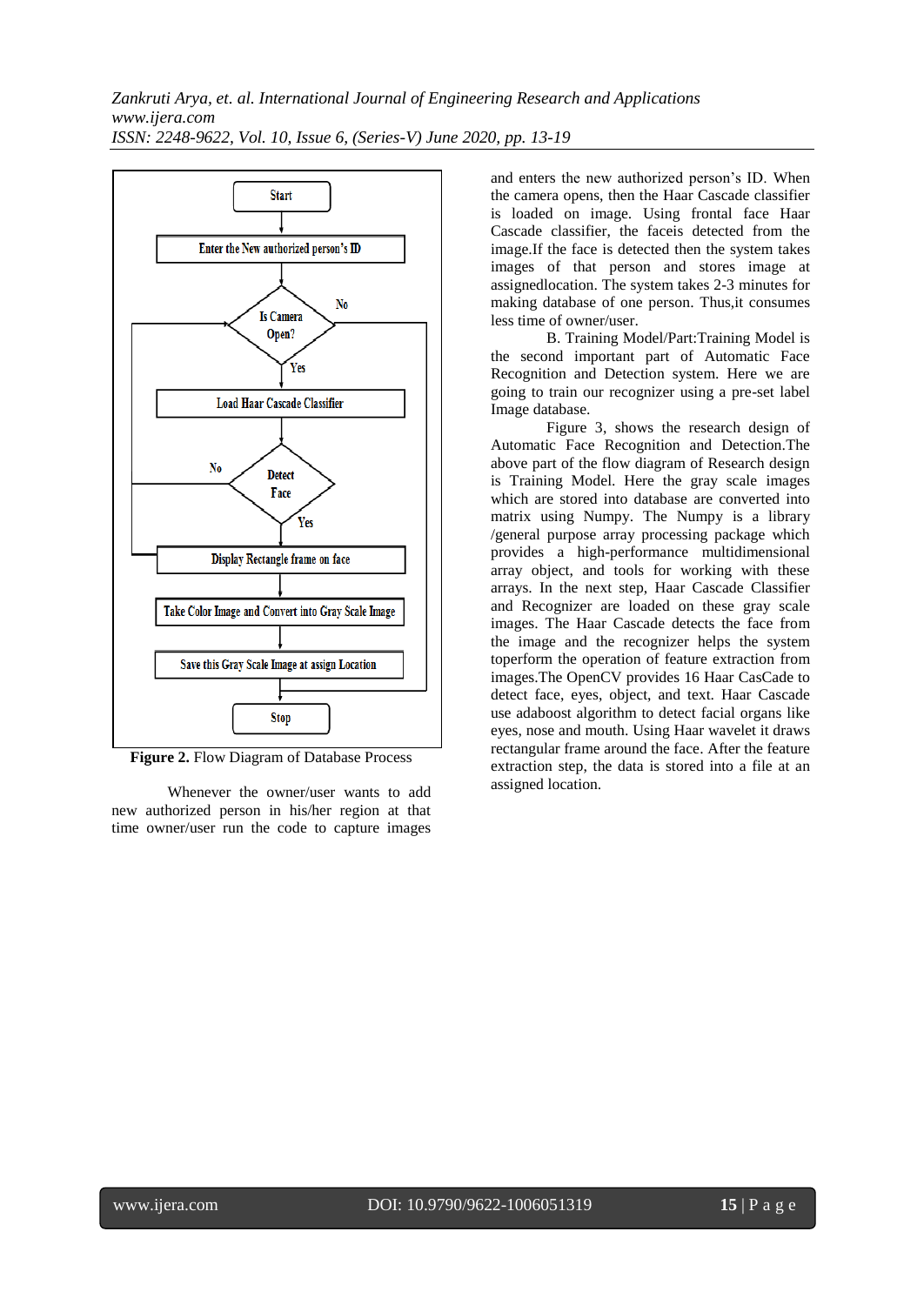*Zankruti Arya, et. al. International Journal of Engineering Research and Applications www.ijera.com*



*ISSN: 2248-9622, Vol. 10, Issue 6, (Series-V) June 2020, pp. 13-19*

**Figure 3.**Flow Diagram of Research Design

C. Testing Model/Part: Testing Model is the third important part of Automatic Face Recognition and Detection system. In Testing Model the real-time image is compared with the non-real-time images and recognize the authorized person.

The below part of the flow diagram of Research design is Testing Model. Here the realtime color image which is captured by camera is converted into gray scale image. Using Haar Cascade and recognizer system detects the face from the image andperforms feature extraction operationon images. The next step is to calculate the degree of similarity and other parameters between real-time image and non-real-time image. Here system compares theface between real-time image and non-real-time image. In this automatic face recognition system, the angle of face, surrounding light conditions, distance between person and camera and facial expressionsare also considered while recognition. If the degree of similarity and other parameters between real-time image and non-real-time image are matched thenthe authorized person's name is displayed on rectangular window, otherwise unknown person is displayed on rectangular window.

#### **IV. RESULT& ANALYSIS**

In this research, three different cases have been used. The first case is implemented under the normal light condition. In the second case, we add some expression and the third caseis implementedunder night light vision. All the cases are considered using three different algorithms which are Eigenface, Fisherface and LBPH algorithms.

The Automatic Face Recognition and Detection system is developedon Computer with specification as follows: Intel® Core™2 Duo CPU T6670@ 2.20GHz processor, 4 GB RAM and 32 bit Operating system. 46Mega pixelnight vision camera has been used to capture real-time images. The size of image considered in paper 224 x 224 pixels. The code has been written using python with Numpy, OpenCV, pip, pillow libraries.

The design of Automatic Face Recognition and Detection forSecurity Lock Technology is based on theparameters like User friendly structure, varying surrounding light condition, facial expression anddistance between person from camera. The distance is varied from 35 cm to 85cm. The results have been compared using the metric Recognition rate.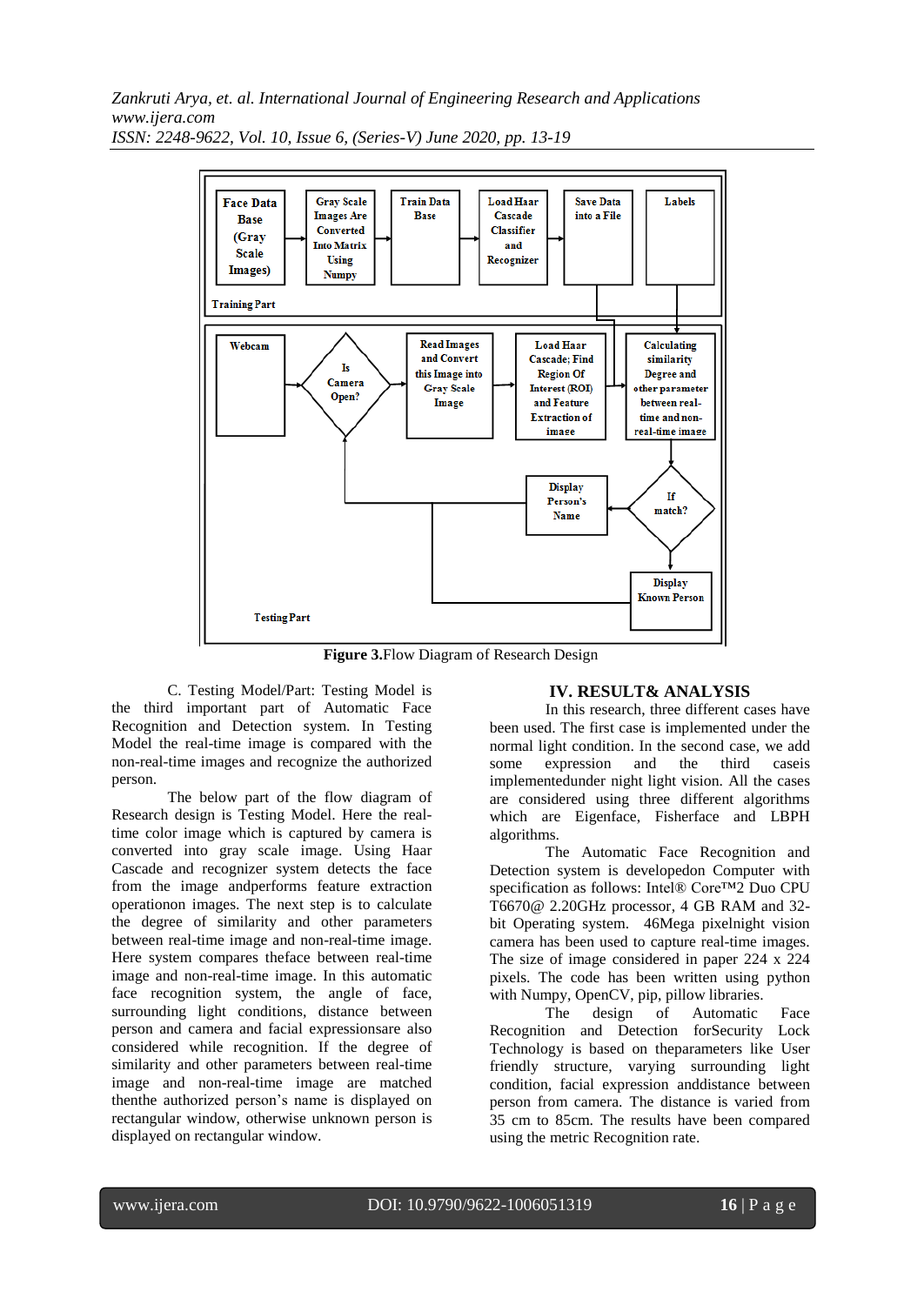*Zankruti Arya, et. al. International Journal of Engineering Research and Applications www.ijera.com ISSN: 2248-9622, Vol. 10, Issue 6, (Series-V) June 2020, pp. 13-19*

The equation of recognition rate is:

Recognition Rate  $=\frac{Number\ of\ correctly\ identified\ images}{Total\ number\ of\ masses}$  $\frac{5}{\pi}$   $\times$  100<br>Total number of mages

The system has been trained by running each algorithm ten times and then an average is taken. The training time obtained is 7.2282 seconds.

The test results are mentioned in Table 1, wherein Eigenface recognizer has been used for feature extraction process.

| Distance Between Person<br>and Camera(cm) | Recognition Rate using Eigenface |        |                 |  |  |
|-------------------------------------------|----------------------------------|--------|-----------------|--|--|
|                                           | Day                              | Night  | With Expression |  |  |
| 35                                        | 100%                             | 100%   | 100%            |  |  |
| 40                                        | 100%                             | 100%   | 100%            |  |  |
| 50                                        | 100%                             | 100%   | 100%            |  |  |
| 60                                        | 100%                             | 100%   | 100%            |  |  |
| 70                                        | 100%                             | 100%   | 80%             |  |  |
| 80                                        | 20%                              | 20%    | $0\%$           |  |  |
| Total                                     | 86.66%                           | 86.66% | 80.00%          |  |  |

**Table 1.**Face recognition usingEigenface recognizer



**Figure 5.** Face recognitionusing Eigenface with different expressions

Figure5 shows the system recognizing different expressionsusing Eigenface. Here the system recognizes the face from varying distance with different expressions like confusing, smile, anger look and also recognize the face of person when he/she is talking. The third image from Figure 5 represents the face, where system is detecting and recognizing the person when he\she is talking. The results obtained shows that as distance between camera and person is kept up to 70cm, recognition rate is 100% in daylight, night condition and with varying expressions. However, as distance is increased to 80cm, the recognition rate reduces to 20% for both the light conditions and 0% with varying expressions. Thus up to 70cm feature extracted using Eigenface algorithm helps in face recognition perfectly but after that the performance degrades.

In the second case, Fisherface recognizer has been used for feature extraction. The results so obtained are mentioned in Table 2.

| Distance Between Person<br>and Camera(cm) | <b>Recognition Rate Using Fisherface</b> |       |                 |  |
|-------------------------------------------|------------------------------------------|-------|-----------------|--|
|                                           | Day                                      | Night | With Expression |  |
| 35                                        | 100%                                     | 100%  | 100%            |  |
| 40                                        | 100%                                     | 100%  | 100%            |  |
| 50                                        | 100%                                     | 100%  | 100%            |  |
| 60                                        | 100%                                     | 100%  | 100%            |  |
| 70                                        | 100%                                     | 100%  | 100%            |  |
| 80                                        | 100%                                     | 100%  | 100%            |  |
| Total                                     | 100%                                     | 100%  | 100%            |  |

**Table 2**.Face recognition using Fisherface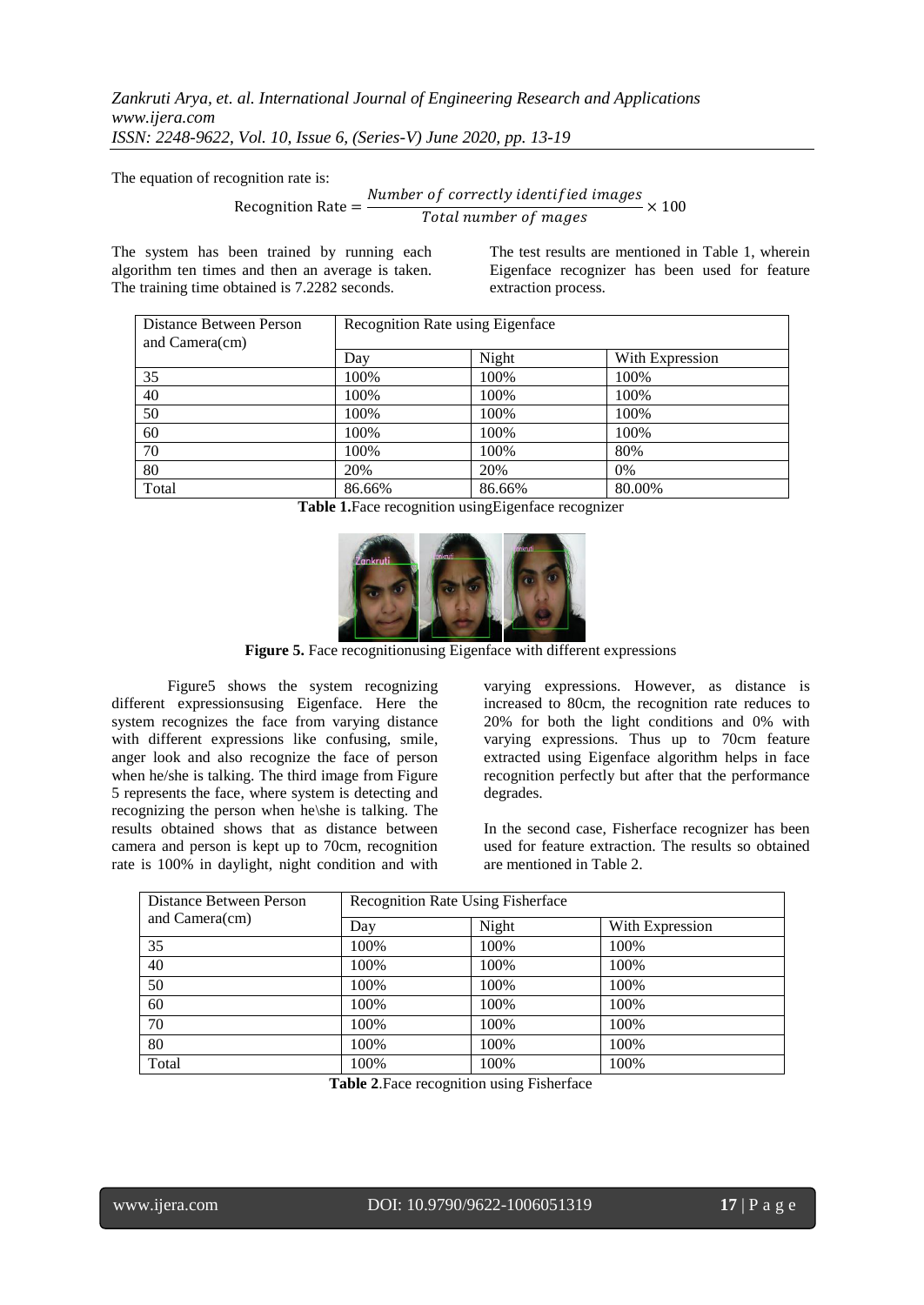

**Figure 6**.Face recognition with different expressions using Fisherface Algorithm

Figure 6 shows the system which can recognize different expressions using Fisherface. Here the system recognizes the face fromvarying distance with different expressions like confusing, smile, anger look and also recognizes the face of person when he\she is talking. The third image from Figure 6 represents the face where system is detecting and recognizing the person with  $\pm 5\%$  face tilt. The results obtained in Table2 shows that Fisherface algorithm performs better in all the cases. Keeping distance up to 80cm also Fisherface algorithm gives 100% recognition rate, with varying expressions and tilt in face position, as shown in Figure in Figure 6.

Table-3 is prepared from the test results of third case, in which we use LBPH recognizer for feature extraction process.

| Distance Between Person<br>and Camera(cm) | <b>Recognition Rate Using LBPH</b> |       |                 |  |
|-------------------------------------------|------------------------------------|-------|-----------------|--|
|                                           | Day                                | Night | With Expression |  |
| 35                                        | 100\%                              | 100%  | 100%            |  |
| 40                                        | 100%                               | 100%  | 100%            |  |
| 50                                        | 100%                               | 100%  | 100%            |  |
| 60                                        | 100%                               | 100%  | 100%            |  |
| 70                                        | 100%                               | 100%  | 100%            |  |
| 80                                        | 100%                               | 100%  | 100%            |  |
| Total                                     | 100%                               | 100%  | 100%            |  |

**Table 3.** Face recognition using LBPH recognizer



Figure 7. Face recognition using LBPH Algorithm with varying Face expressions

Figure 7 shows the system which recognizes different face expressions using LBPH recognizer. Here the system recognizes the face from varying distance with different expressions. The results mentioned in Table 3, shows that LBPH algorithm gives 100% recognition rate in both day and night light conditions while varying distance up to 80cm with different face expressions. As LBPH analyzes each image independently in contrast to Fisherface and Eigenface algorithms where complete dataset is considered as a whole, so the performance of LBPH is better comparatively.

## **V. CONCLUSION**

This research paper represents a Real-time automatic face recognization and detection system using three different algorithms which are Eigenface, Fisherface and LBPH algorithm with frontal face Haar Cascade and database consisting of images of varying face expressions. As per the results so obtained it can be concluded that as we increase the distance between person and camera the system using Eigenface algorithm is not able todetect and recognize the person but the system using Fisherface and LBPH can detect and recognize the person with 100% recognition rate. LBPH can also detect the face positioned at  $\pm 5\%$ tilt angle.